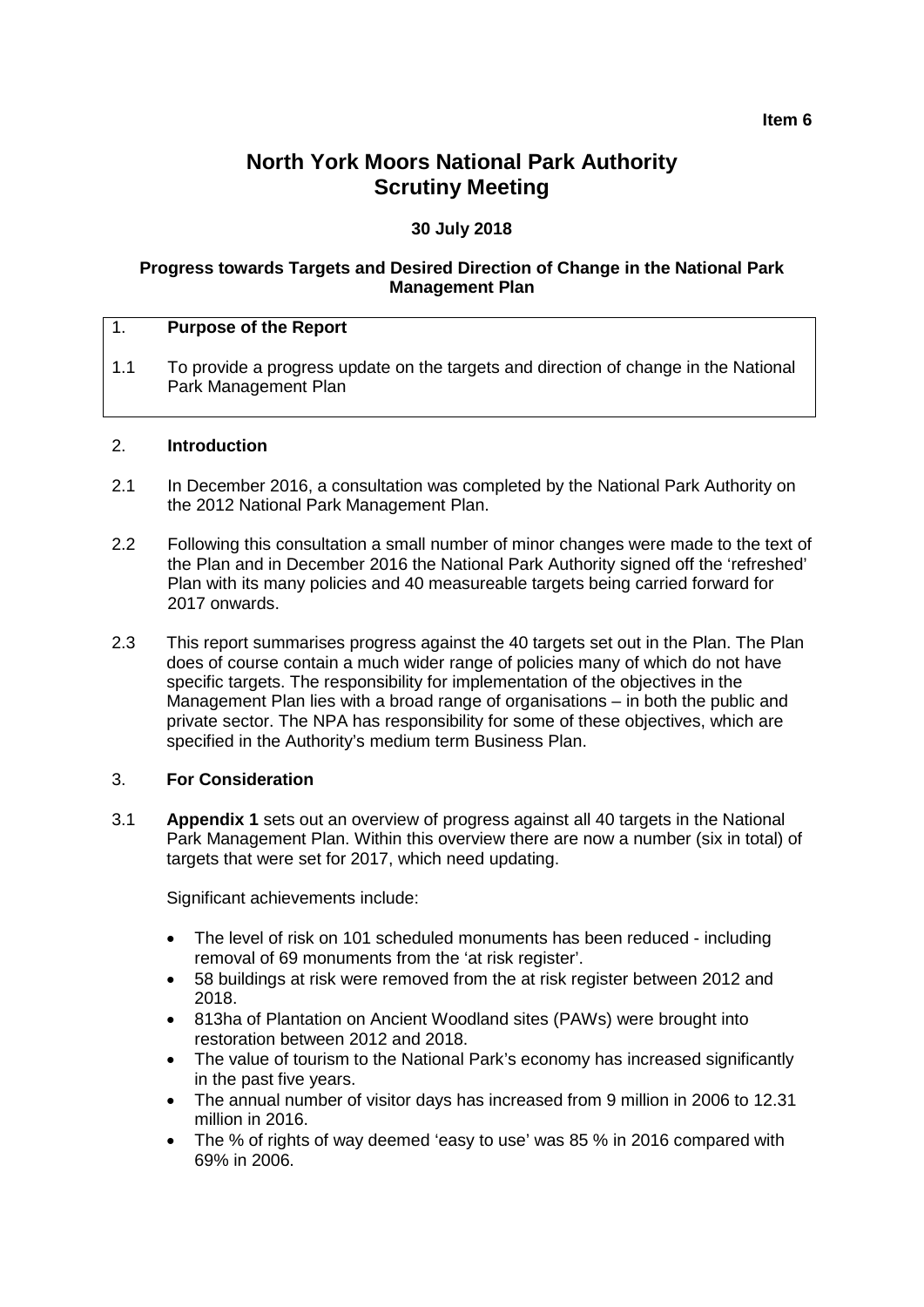Targets that have not been met include:

- The % of land managed in line with conservation objectives, which fell by at least 14% between 2011 and 2017 due to reductions in Countryside Stewardship coverage.
- The % of households and businesses with opportunity of access to high speed broadband – this was 74% in 2015 figure against a target of 100%.

In addition, there are a number of targets, almost all environmental, where recent data isn't available:

- The status of the landscape
- Tranquillity.
- Carbon Dioxide emissions from the National Park.

Overall the balance of change/progress is positive, particularly in the indicators relating to second purpose and economic attributes.

#### 4. **Conclusion**

4.1 Members are asked to review the contents of the Appendices.

## 5. **Financial and Staffing Implications**

5.1 None directly.

## 6. **Contribution to the National Park Management Plan**

6.1 Performance reporting sets out what the Authority is achieving to contribute towards the ambitions in the National Park Management Plan.

#### 7. **Legal Implications**

7.1 None arising directly from this report.

#### 8**. Recommendation**

8.1 That Members review and comment on the attached document which provides information on progress against 40 targets in the National Park Management Plan, and an overview of performance of a number of organisations.

Contact Officers: Jo Swiers, Performance Officer Andy Wilson, Chief Executive

Tel No. 01439 772700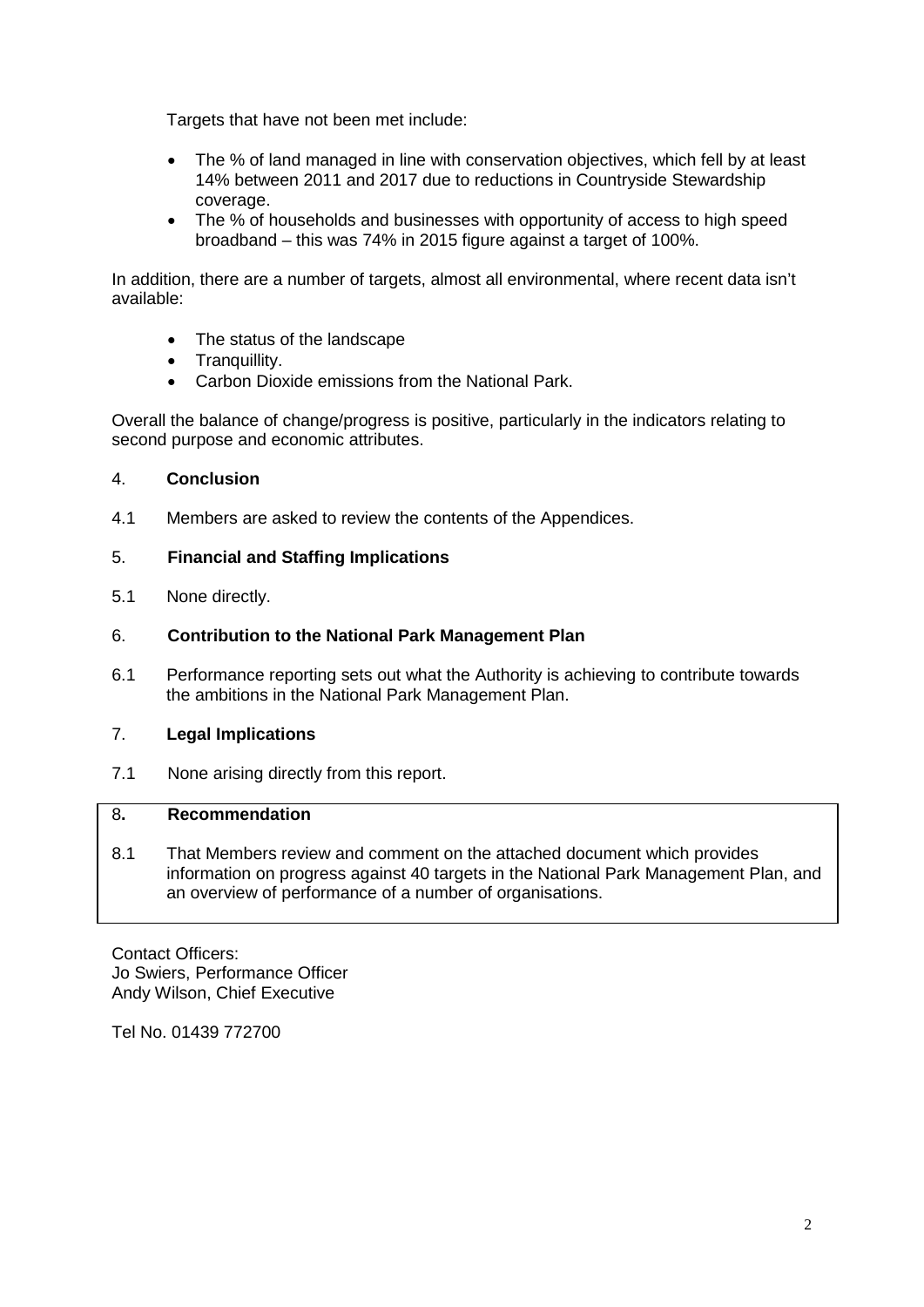# **Management Plan Monitoring**

**Appendix 1**

Achieved/ on course Some progress Little or no

progress

| No data   |
|-----------|
| available |

| <b>Indicator</b>                                                          | <b>Baseline</b>                                                        | <b>Target</b>                                                                                             | <b>Progress</b>                                                                                                                                                                                                                                          | <b>Status</b> |
|---------------------------------------------------------------------------|------------------------------------------------------------------------|-----------------------------------------------------------------------------------------------------------|----------------------------------------------------------------------------------------------------------------------------------------------------------------------------------------------------------------------------------------------------------|---------------|
| The status of the landscape                                               | n/a                                                                    | The landscape is identified as<br>'changing/enhancing'                                                    | No data. Indicator - as previously<br>compiled by Natural England is no longer<br>available.                                                                                                                                                             |               |
| % of land managed in line<br>with conservation<br>objectives              | 79% (2011/12)                                                          | % maintained or increased                                                                                 | 2016/17 figure 65% - reduction of 3% from<br>last year                                                                                                                                                                                                   |               |
| <b>Number of Scheduled</b><br><b>Monuments on the MMS list</b><br>at risk | 328 judged as being at<br>medium or high risk, as<br>at May 2012       | By 2017, the number at risk has<br>been reduced by 65 from the<br>number presented on the initial<br>list | Level of risk reduced on 101 Scheduled<br>Monuments, including 69 removed from<br>the list because risk now low.                                                                                                                                         |               |
| <b>Number of Listed Buildings</b><br>on the Buildings at Risk<br>register | 95 (as reported in the<br><b>Annual Performance</b><br>Report 2010/11) | 35 Buildings at Risk have been<br>removed from the register                                               | 58 in total removed between 2012 and<br>2018                                                                                                                                                                                                             |               |
| % of SSSIs in favourable or<br>recovering condition                       | 99% (2011/12)<br>11.3%                                                 | At least 90% of SSSIs are in<br>favourable or recovering<br>condition by 2020                             | Currently 99% (2017/18)<br>Favourable = $11.66\%$ and Unfavourable<br>$Recovering = 87.75%$                                                                                                                                                              |               |
| No. of missing key<br>ecological connections that<br>have been made       |                                                                        | A high proportion have been<br>made                                                                       | 56 connections have been worked<br>through and for another 50 connections<br>work is underway (80%). The remaining<br>26 connections are still to pick up (20%).                                                                                         |               |
| Area of species rich<br>grassland created or<br>restored                  | 1,150ha (2012)                                                         | Area increased by 150ha by<br>2017                                                                        | As well as grassland in current national<br>agri-environment schemes, the NPA has<br>contributed to 97ha in restoration, 6ha in<br>creation, and 71ha subject to<br>management intervention/monitoring to<br>maintain quality (including 10ha restored). |               |
| Population of wading birds<br>breeding on moorland                        | 3,353 pairs (2008)                                                     | Populations have been<br>maintained                                                                       | 3,568 pairs (2014 figure) Next survey<br>planned for 2019                                                                                                                                                                                                |               |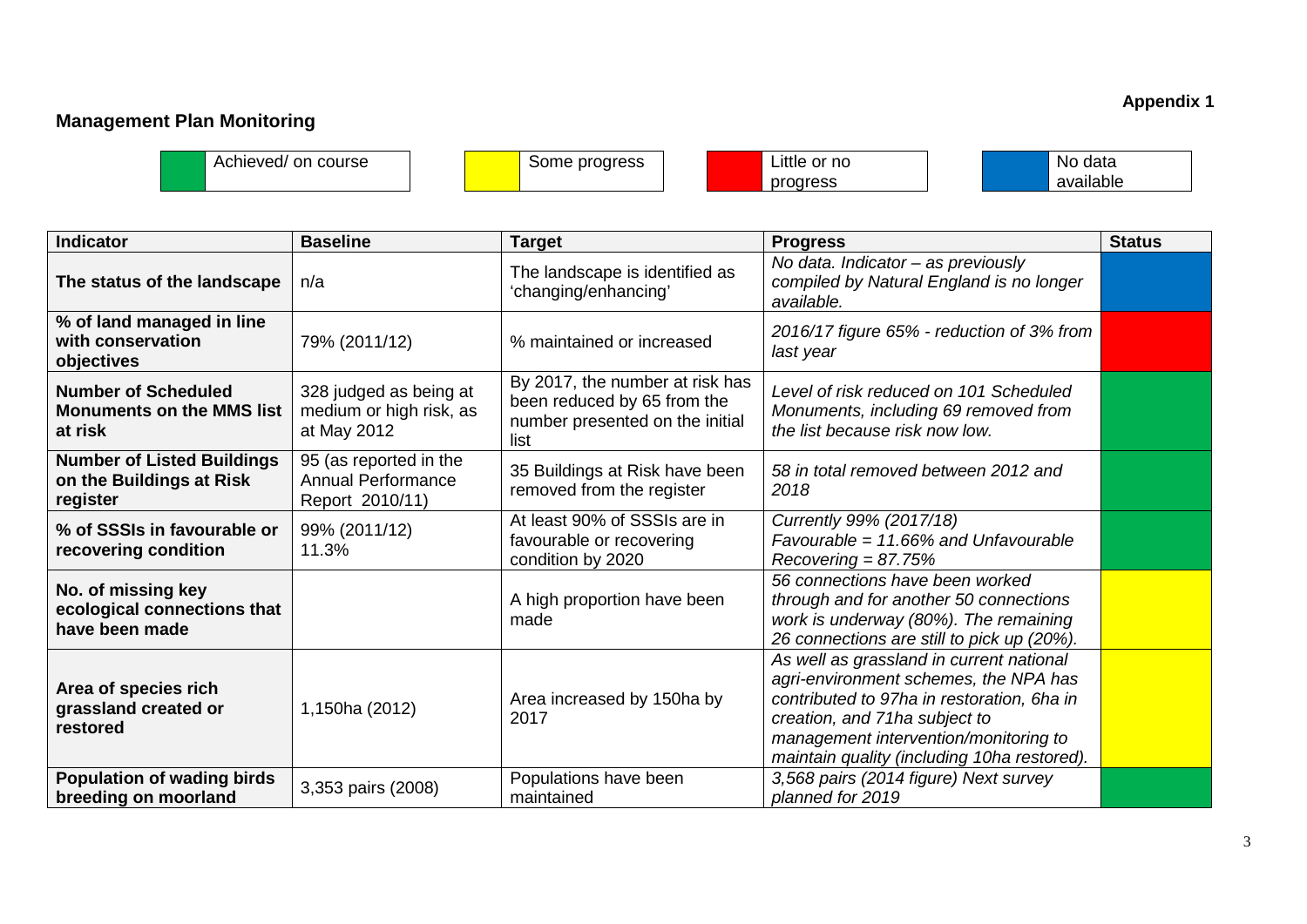| <b>Indicator</b>                                                                                                        | <b>Baseline</b>   | <b>Target</b>                                        | <b>Progress</b>                                                                                                                                                                                                | <b>Status</b> |
|-------------------------------------------------------------------------------------------------------------------------|-------------------|------------------------------------------------------|----------------------------------------------------------------------------------------------------------------------------------------------------------------------------------------------------------------|---------------|
| <b>Population of merlin</b>                                                                                             |                   | Population not declined                              | Comprehensive information not collected.<br>The NPA is currently involved in an<br>investigation into the apparent national<br>decline by carrying out additional survey<br>work in the North York Moors area. |               |
| % of the area of the<br><b>National Park classed as</b><br>tranquil                                                     | 90% (2006)        | No decline in the level                              | Work being undertaken                                                                                                                                                                                          |               |
| No. of days of exceedance<br>of ozone pollution levels at<br><b>High Muffles (where levels</b><br>are moderate to high) | 17 (2012)         | Fewer days where there is an<br>exceedance           | 7(2017)                                                                                                                                                                                                        |               |
| Area of blanket peat                                                                                                    | 4,100ha (2011)    | Area maintained                                      | Area of peat is not measured. . However<br>area believed to be broadly static since<br>the 2011 approximated figure.                                                                                           |               |
| Area of moorland managed<br>in line with conservation<br>objectives                                                     | 79% (2012)        | Area maintained or increased                         | 96% of moorland in the NP c. 47,248 ha<br>(2016/17 figure) - figure for 2017/18 not<br>currently available.                                                                                                    |               |
| Area of new native<br>woodland and wood<br>pasture planted                                                              | n/a               | 300 ha planted by 2017                               | As of March 2018, 198 ha of new native<br>woodland/wood pasture had been created<br>since 1 April 2012.                                                                                                        |               |
| <b>Area of PAWS restoration</b><br>initiated                                                                            | n/a               | At least 600ha initiated by 2017                     | As of March 2018, 813 ha of PAWS<br>restoration work initiated since April 2012.                                                                                                                               |               |
| Area of woodland managed<br>in line with conservation<br>objectives                                                     | 74% (2014)        | Area increased                                       | 66% of woodland within the NP c. 19,555<br>ha (2016/17 figure) - figure for 2017/18<br>not currently available.                                                                                                |               |
| No. and % of water bodies<br>identified as 'good' under<br>the Water Framework<br><b>Directive</b>                      | 79 / 81% (2012)   | All appropriate water bodies<br>identified as 'good' | The methodology for data collection<br>changed following the 2012 survey so it's<br>not possible to make an assessment                                                                                         |               |
| No. of beaches identified as<br>'sufficient' under the<br>revised Bathing Water<br><b>Directive</b>                     | 2 out of 3 (2012) | All beaches identified as<br>'sufficient'            | One out of two beaches is 'good'. The<br>other is 'excellent'. Two rather than three<br>beaches are now counted as designated<br>bathing water sites                                                           |               |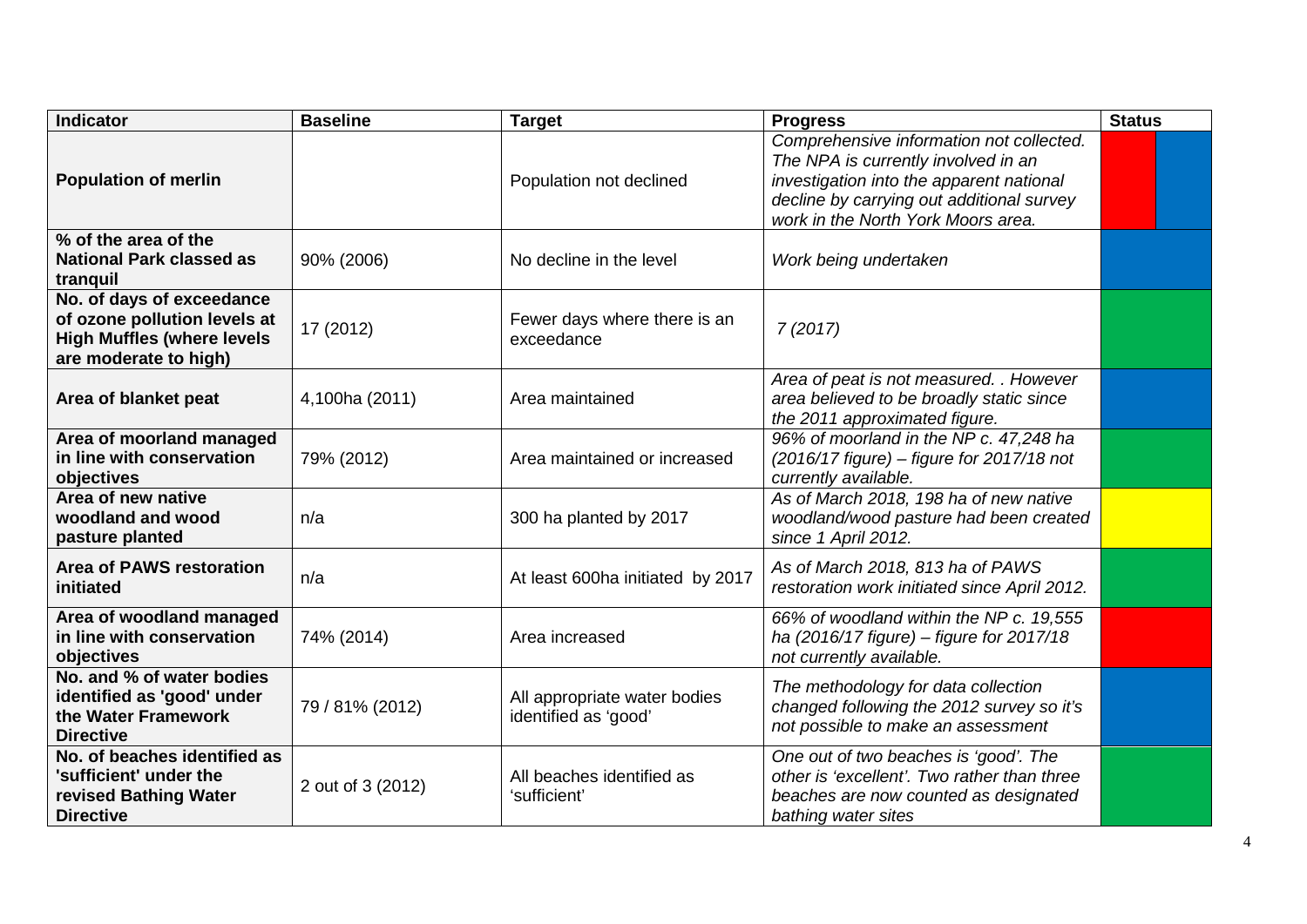| <b>Indicator</b>                                                              | <b>Baseline</b>                                                                                                    | <b>Target</b>                         | <b>Progress</b>                                                                                                          | <b>Status</b> |
|-------------------------------------------------------------------------------|--------------------------------------------------------------------------------------------------------------------|---------------------------------------|--------------------------------------------------------------------------------------------------------------------------|---------------|
| No. of visitor days                                                           | 9m (2006)                                                                                                          | Number has increased                  | 11.82 (Revised 2015 figure)<br>12.31 (2016)                                                                              |               |
| % of Public Rights of Way<br>are easy to use                                  | 69 % (2006/07)                                                                                                     | 85%                                   | 85% (2016) – average figure for 2 surveys<br>in 2016. November 2016 figure alone was<br>80%                              |               |
| % of Public Rights of Way<br>that are signposted where<br>they leave the road | 95% (2012)                                                                                                         | Maintain % at 95%                     | 91% (2016)                                                                                                               |               |
| % of visitors who enjoyed<br>their visit                                      | 95%                                                                                                                | To maintain at least 95%              | 95% rated as very good/good (2016)                                                                                       |               |
| Proportion of under-<br>represented groups visiting<br>the NP                 | 30% of users to the NPA<br>visitor centres, websites<br>and events were from<br>under-represented<br>groups (2012) | Proportion increased                  | Information centres - no figure<br>Events $-38%$<br>Education $-76%$<br>Website $-34%$<br>(2015)                         |               |
| Proportion of visitors who<br>are aware of the NYMNP                          |                                                                                                                    | Proportion increased (Target<br>2016) | 2016 Actual                                                                                                              |               |
| a) Visitor awareness of<br><b>NYMNP</b>                                       | a) 34% (2011)                                                                                                      | 37%<br>a)                             | 92%<br>a)                                                                                                                |               |
| b) Visitor awareness of<br><b>Special qualities</b>                           | 18% (2011)<br>b)                                                                                                   | b) 21%                                | 51%<br>b)                                                                                                                |               |
| c) Visitor awareness of<br>being in a NP                                      | 73% (2011)<br>C)                                                                                                   | c) 83%                                | c) 83%                                                                                                                   |               |
| Proportion of the region's<br>population who are aware<br>of the NYMNP        |                                                                                                                    | Proportion increased (Target<br>2013) | A joint Regional Awareness Survey with<br>the Yorkshire Dales NPA was not                                                |               |
| a) Regional awareness of<br><b>NYMNP</b>                                      | a) 34% (2008)                                                                                                      | $n/a$ – see explanation<br>a)         | undertaken in 2013. Development of a<br>new communications strategy is including<br>work on assessing regional awareness |               |
| b) Regional awareness of<br>special qualities                                 | b) 43% (2008)                                                                                                      | $n/a$ – see explanation<br>b)         |                                                                                                                          |               |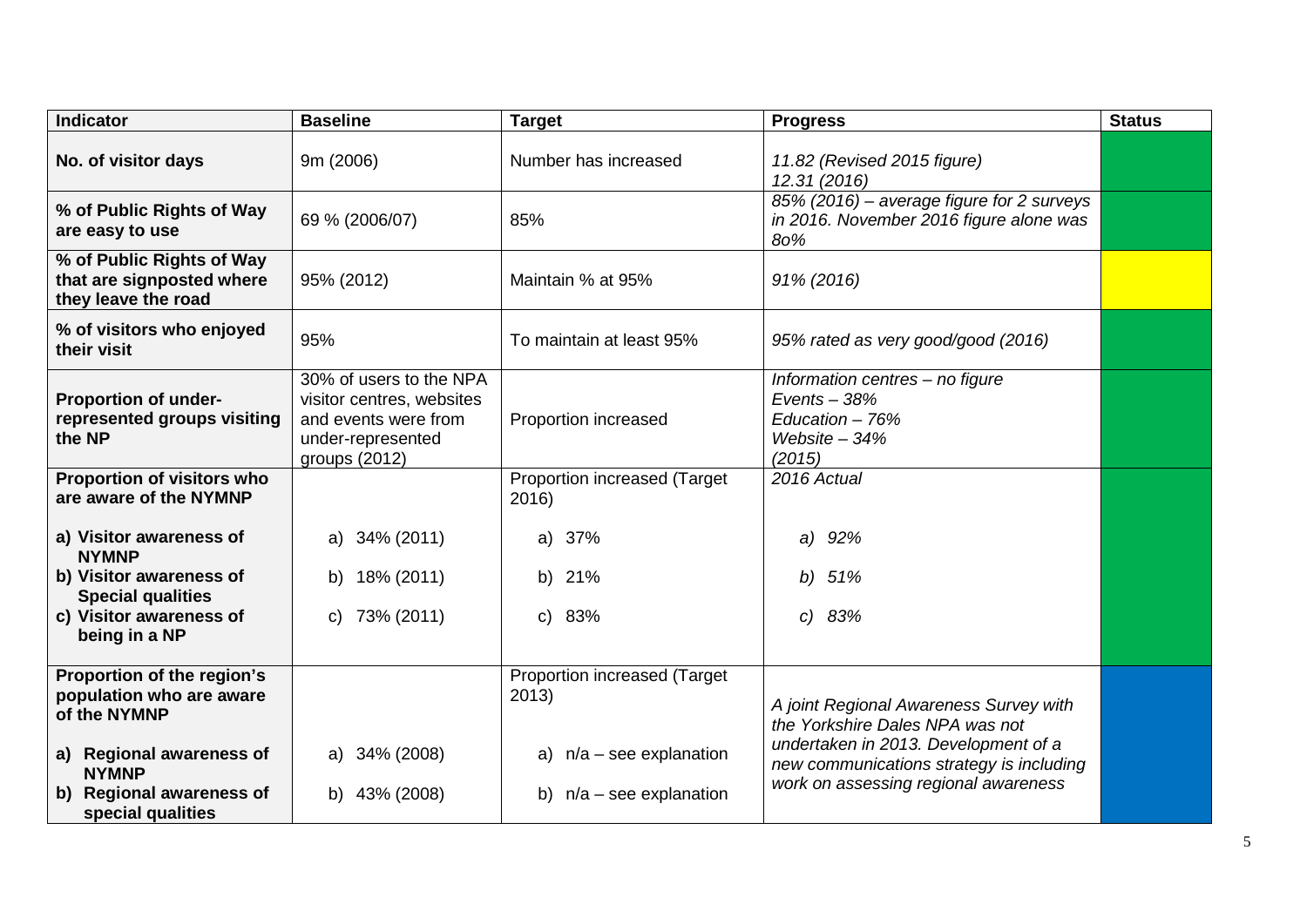| <b>Indicator</b>                                                        | <b>Baseline</b>           | <b>Target</b>                       | <b>Progress</b>                                                                                                                          | <b>Status</b> |
|-------------------------------------------------------------------------|---------------------------|-------------------------------------|------------------------------------------------------------------------------------------------------------------------------------------|---------------|
| Value of tourism to the<br><b>National Park's economy</b>               | £416m (2010)              | Value increased                     | £621.23m (2015)<br>£646.78 (2016)                                                                                                        |               |
| No. of people employed in<br>tourism                                    | 7,813 (2010)              | Number increased                    | 10,709 FTEs (2015)<br>10,923 FTEs (2016)                                                                                                 |               |
| Average length of stay                                                  | 1.81 days (2011)          | Length of stay increased            | 1.88(2015)<br>1.92(2016)                                                                                                                 |               |
| The area of farmland<br>managed in line with<br>conservation objectives |                           | Area maintained or increased        | 42% of farmland within the NP c.<br>25,152ha (2016/17 figure) - figure for<br>2017/18 not yet available                                  |               |
| No. of moorland hill flocks                                             | 100 (2006)                | No decline                          | 100                                                                                                                                      |               |
| No. of people employed in<br>agriculture                                | 2,220 All holdings (2010) | Number maintained or<br>increased   | 2,164 (Commercial holdings)                                                                                                              |               |
| Levels of agricultural<br>output                                        | £56m (2009)               | n/a indicator only                  | No figure.                                                                                                                               |               |
| % of residents of the<br>National Park 'in work'                        | 70.64% (2001 Census)      | n/a                                 | 75% (2011 Census)                                                                                                                        |               |
| % of residents of the Park<br>claiming unemployment<br>benefit          | 1.9% (2012)               | % has reduced                       | 0.5% / 105 claimants (2016)                                                                                                              |               |
| Area of allocated<br>employment floor space                             | 0(2012)                   | Area increased                      | + 14ha (2015) Land allocated through the<br>Whitby Business Park Area Action Plan.                                                       |               |
| No. of salmon and sea trout<br>in the Upper Derwent                     | None recorded             | Salmon and sea trout are<br>present | Records not available for Upper Derwent<br>alone. Reported rod catch figure of 1<br>salmon and 1 trout for Yorkshire Derwent<br>in 2016. |               |